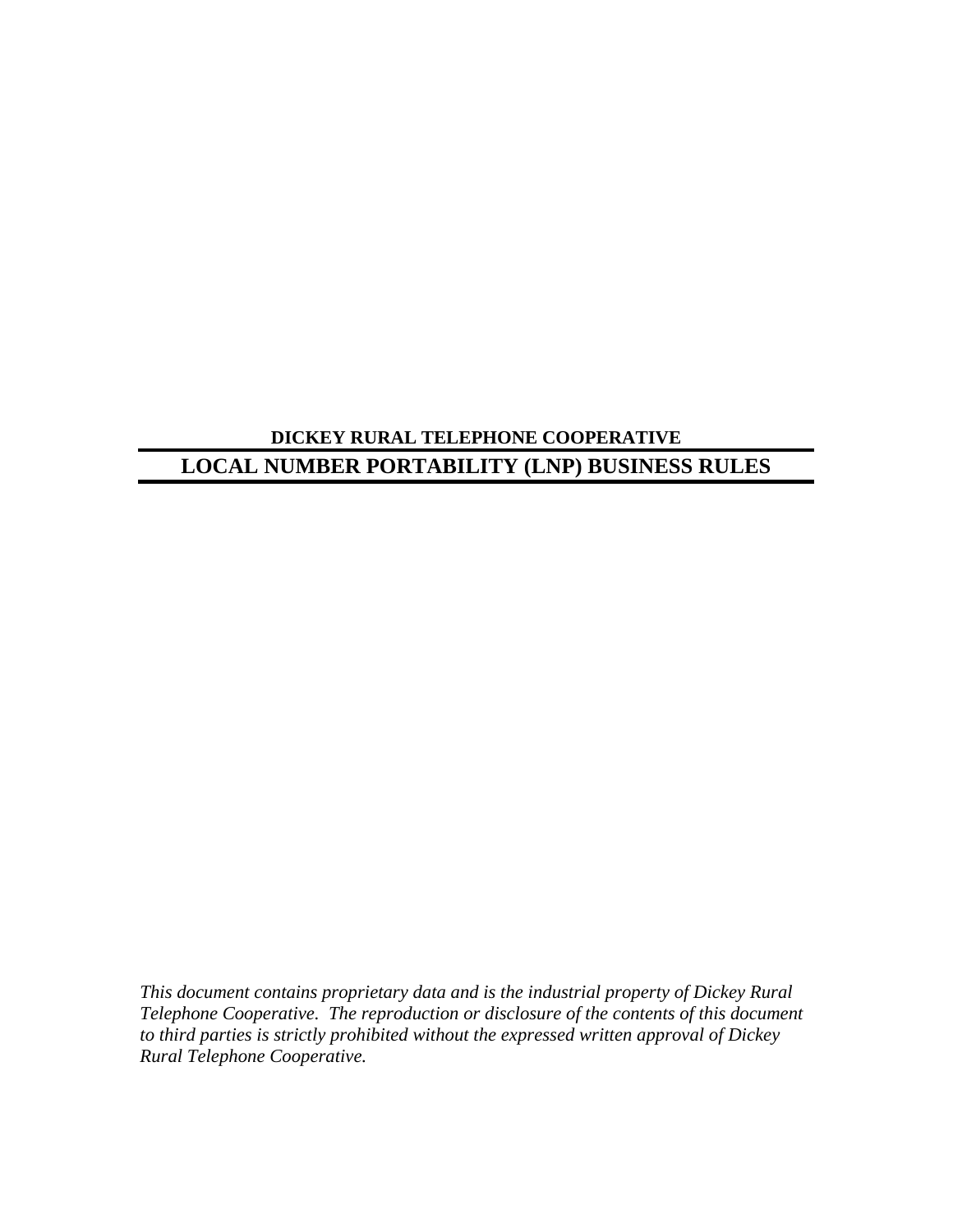# **Table of Contents**

| Introduction |                                 |
|--------------|---------------------------------|
| Section 1:   | Implementation                  |
| Section 2:   | <b>Local Number Portability</b> |
| Section 3:   | Trouble Reporting & Repair      |
| Section 4:   | <b>Directory Services</b>       |
| Section 5:   | Database Updates                |
| Section 6:   | <b>Contact Information</b>      |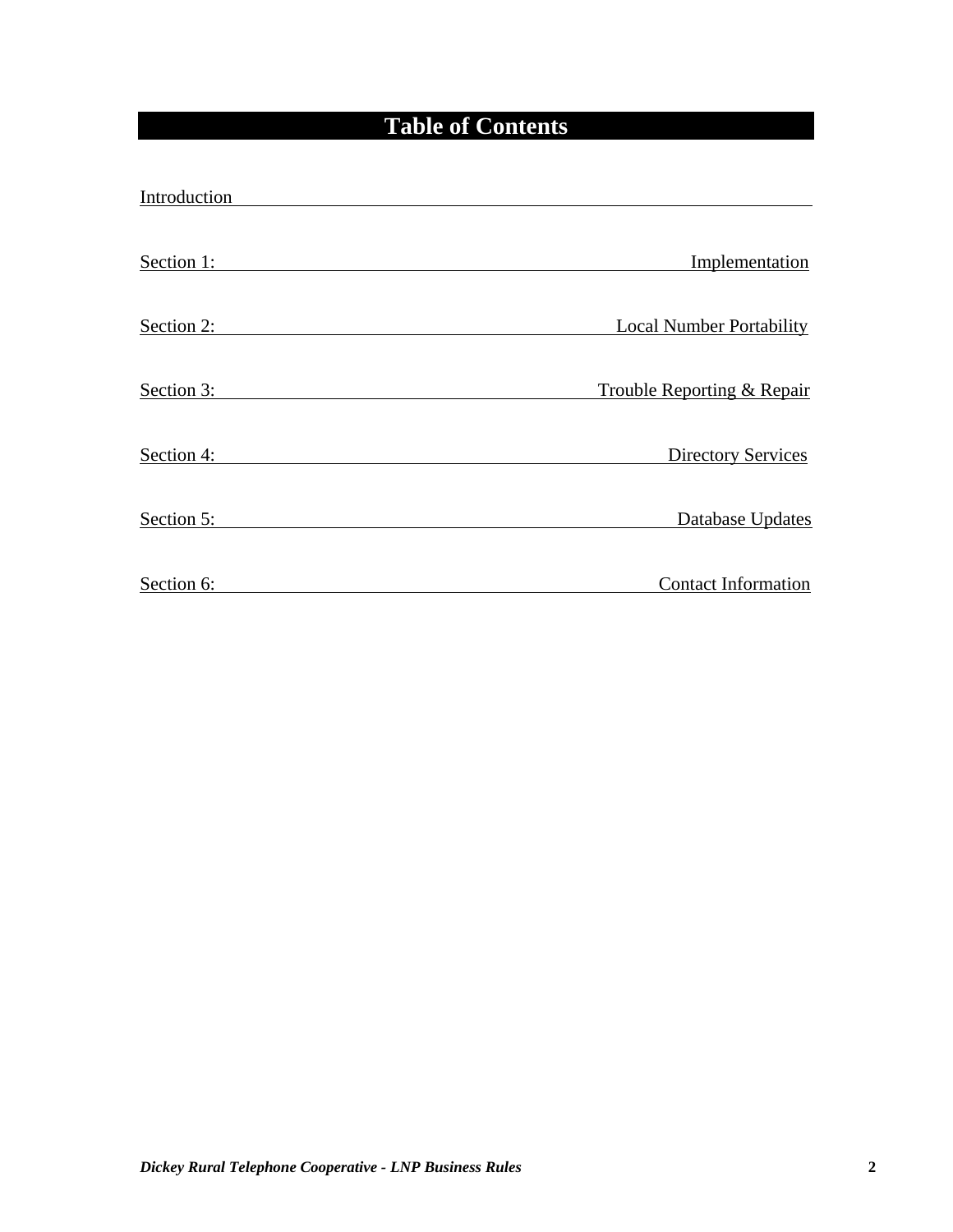# **INTRODUCTION**

This document has been developed in an effort to provide operational guidance between Dickey Rural Telephone Cooperative (Dickey Rural) and the New Service Provider (NSP). The business rules will provide operational references for both parties to use to manage the business relationship. As changes are made in staffing, process improvement, and updates to each network, the business rules will serve as the medium to effectively communicate between Dickey Rural and the NSP.

Dickey Rural reserves the right to make changes to the business rules. In the event that Dickey Rural makes changes, the modified version of the business rules will be forwarded to the NSP's Primary Contact specified in the NSP's Profile/TPP. The modified version will supersede and replace all previous versions.

If an Interconnection Agreement exists between Dickey Rural and the NSP, the interconnection agreement terms supersede this document and the NSP's LNP Inter Carrier Procedures and/or Trading Partner Profile.

# **SECTION I - IMPLEMENTATION**

### **Planning**

The business rules include Dickey Rural's contact information, guidelines, standards and additional terms and conditions necessary to support Local Number Portability (LNP). Dickey Rural requests each party designate a single point of contact to discuss implementation of Local Number Portability (LNP).

### **Implementation Meeting**

The Implementation Meeting/conference call shall address the following items and any other matters agreed upon by the Planning Team:

- Pre-Order & Ordering Procedures
- Points of contact for ordering, provisioning, billing, and maintenance
- Billing Processes and Procedures (if applicable)
- Database Updates (i.e. 911, LIDB,CNAM, CLASS, Directory Services)

### **Service Provider Contact Information Form**

Dickey Rural's Contact Information is provided for general information, billing and contact information and Ordering. Dickey Rural requests the NSP provide the ordering and provisioning contact information before implementation of Interconnection/LNP. Dickey Rural's contact information is located within this document.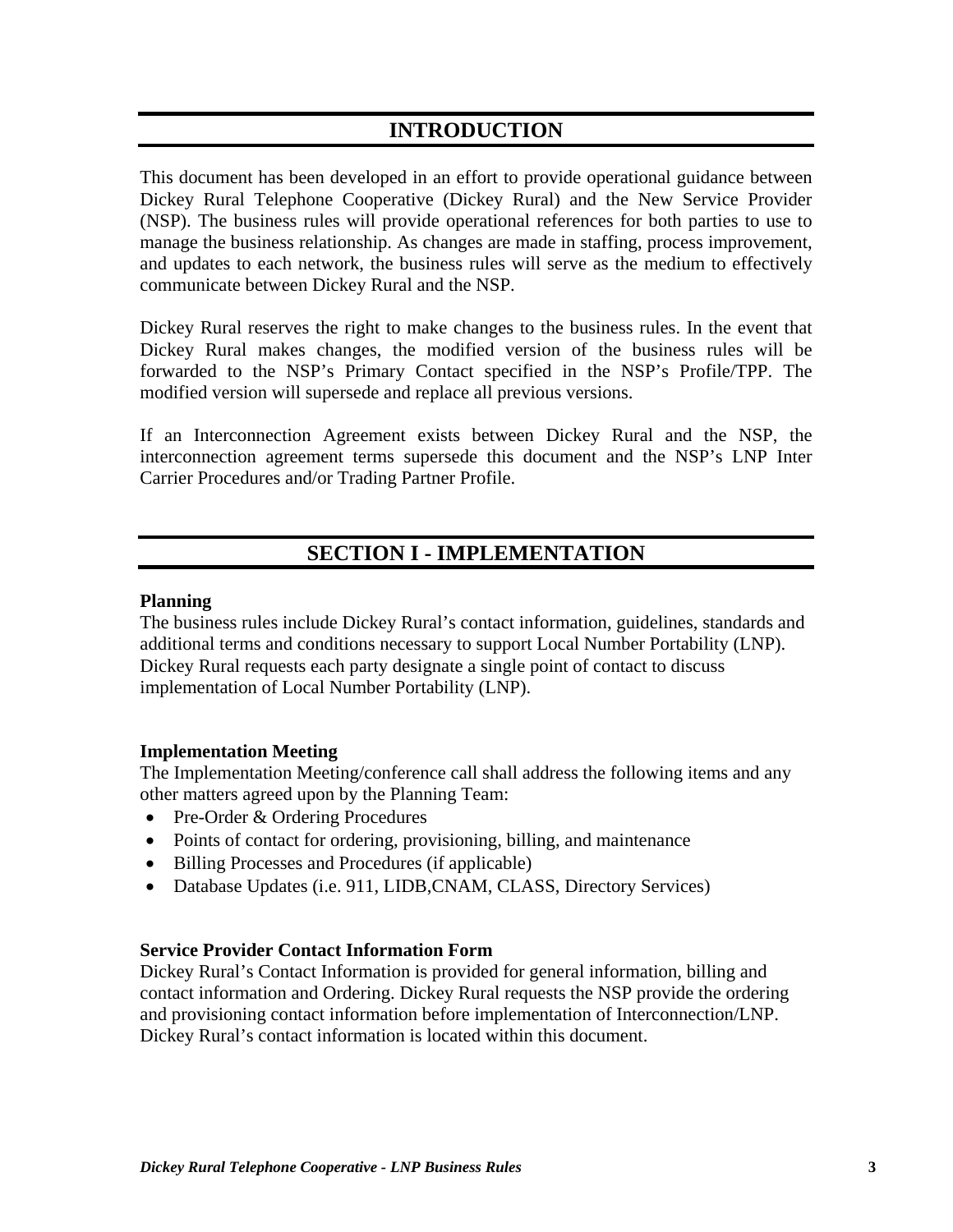# **SECTION II - LOCAL NUMBER PORTABILITY**

#### **Wireless Service Providers**

Wireless Service Providers (WSP) porting with Dickey Rural must adhere to the following **in addition to** the remaining Dickey Rural LNP Processes and Procedures outlined in the document:

A.) Absent an agreement between the WSP and Dickey Rural to address the exchange of traffic to or from ported numbers, Dickey Rural requests the WSP discuss how traffic will be routed to and from ported numbers in the context of a Planning and Implementation Team.

B.)The WSP shall only request to port numbers where the WSP has numbering resources assigned or where its coverage area overlaps the geographic location of the numbers it requests to port.

C.) Reserved numbers, as defined in 47 C.F.R. Section  $52.15(f)(1)(vi)$  or a successor provision, may be ported only if there is at least one working telephone number in the group, as required by the FCC's rules and orders.

 D.) If a Type 1 arrangement exists between the WSP and Dickey Rural, Dickey Rural requests the WSP and Dickey Rural work together to migrate the WSP Type 1 telephone numbers to the WSP's switch prior to the start of porting between the WSP and Dickey Rural.

### *Types of Ports*

#### **Simple Port**

As defined by the FCC, simple ports: (1) do not involve unbundled network elements (2) involve an account only for a single line (3) do not include complex switch translations (*e.g.*,Centrex, ISDN, AIN services, remote call forwarding, or multiple services on the loop/line) (4) do not include a reseller.

#### **Non-Simple Port**

A non-simple port is any port that does not qualify as a simple port. **Local Service Requests: (LSR) to port multi-line accounts qualify as non-simple ports and may require project management. Contact Dickey Rural's Primary Contact for details before submitting the LSR\*\***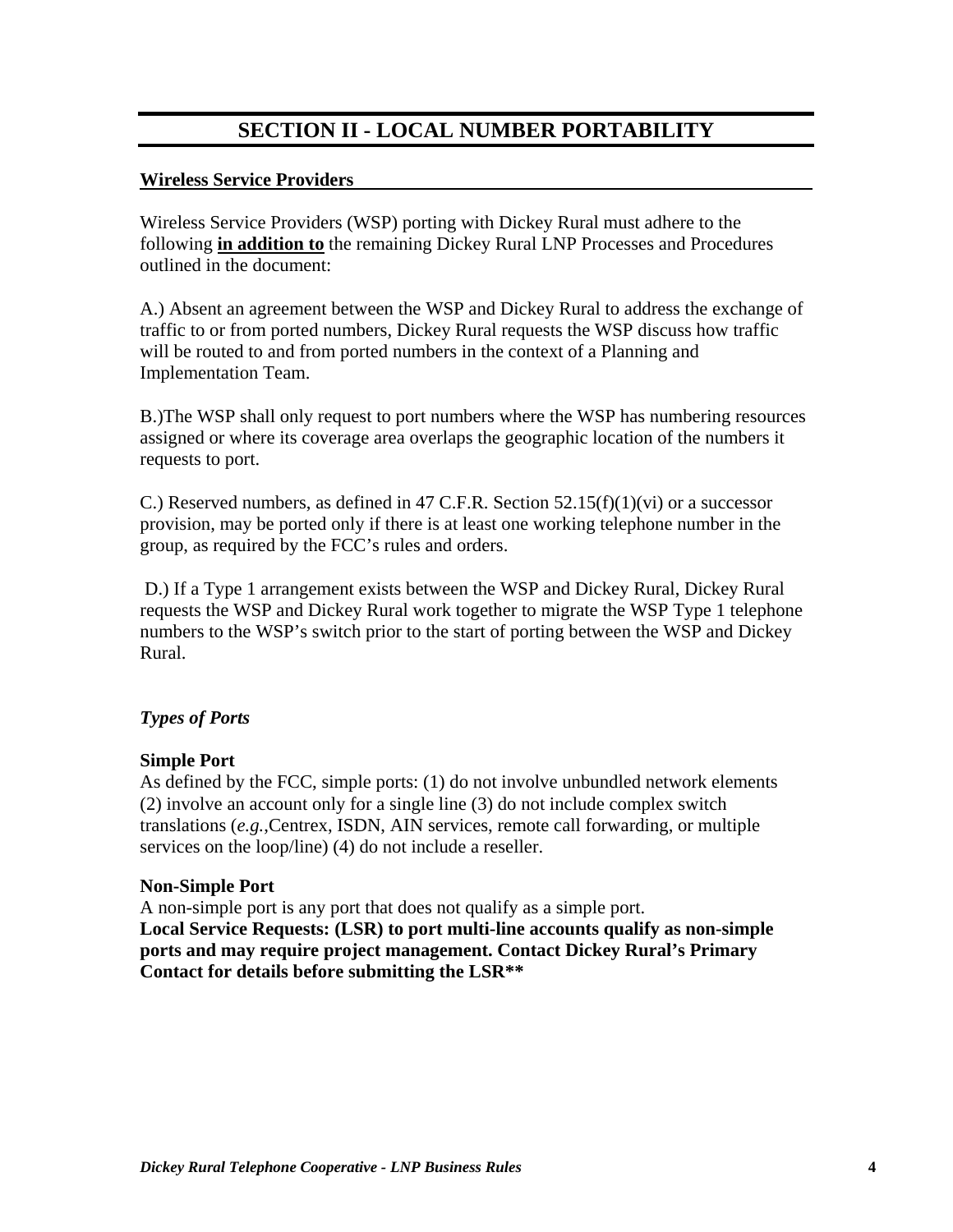# **SECTION II - LOCAL NUMBER PORTABILITY cont.**

### **Customer Service Record Request**

**\*CSR records are only provided to Service Providers in which Dickey Rural has an effective interconnection agreement\***

# *Ordering*  **Local Service Request**

The NSP must submit all port requests on Dickey Rural's preferred Local Service Request Form (LSR). Dickey Rural's preferred LSR will be provided (by Dickey Rural) upon request by the NSP.

- o The LSR must be complete, legible and accurate.
- o Dickey Rural **does not** support handwritten Local Service Requests.
- o All Local Service Requests must be emailed to Dickey Rural's dedicated LNP email address: **tradermacher@drtel.com**
- o Dickey Rural **does not** support Faxed Local Service Requests.

### **Simple Port Validation**

The following fields will be used for validation of simple port Local Service Requests. Account Number, Telephone Number and Zip Code.

### **Completion of the FCC-mandated 14 simple port fields is required on ALL port requests.**

## **Non -Simple Port Validation**

Non – Simple Local Service Requests **require** the Account Holder's Name and the Account Holder's Physical Address. **The entire LSR must be completed for nonsimple ports.** 

### **Coordinated Requests**

If the customer requests the telephone number to port at a specific time on the day of the port, it is considered a Coordinated Request (Coordinated Hot Cut). A Coordinated Hot Cut (CHC) is NOT a Simple Port. The NSP must request a CHC in the Remarks section of the Local Service Request Form.

### **Rejected Orders**

Dickey Rural will reject any Local Service Request that cannot be processed due to inaccurate data on the Local Service Request.

Simple Ports: Dickey Rural will provide the 'reject' notice within 4 business hours. Non-Simple Ports: Dickey Rural will provide the 'reject' notice within 24 hours.

### **Local Response (LR)**

The port date posted on the Local Response is "FIRM". The NSP should not port the end user's telephone number before the LR date unless Dickey Rural agrees to the early port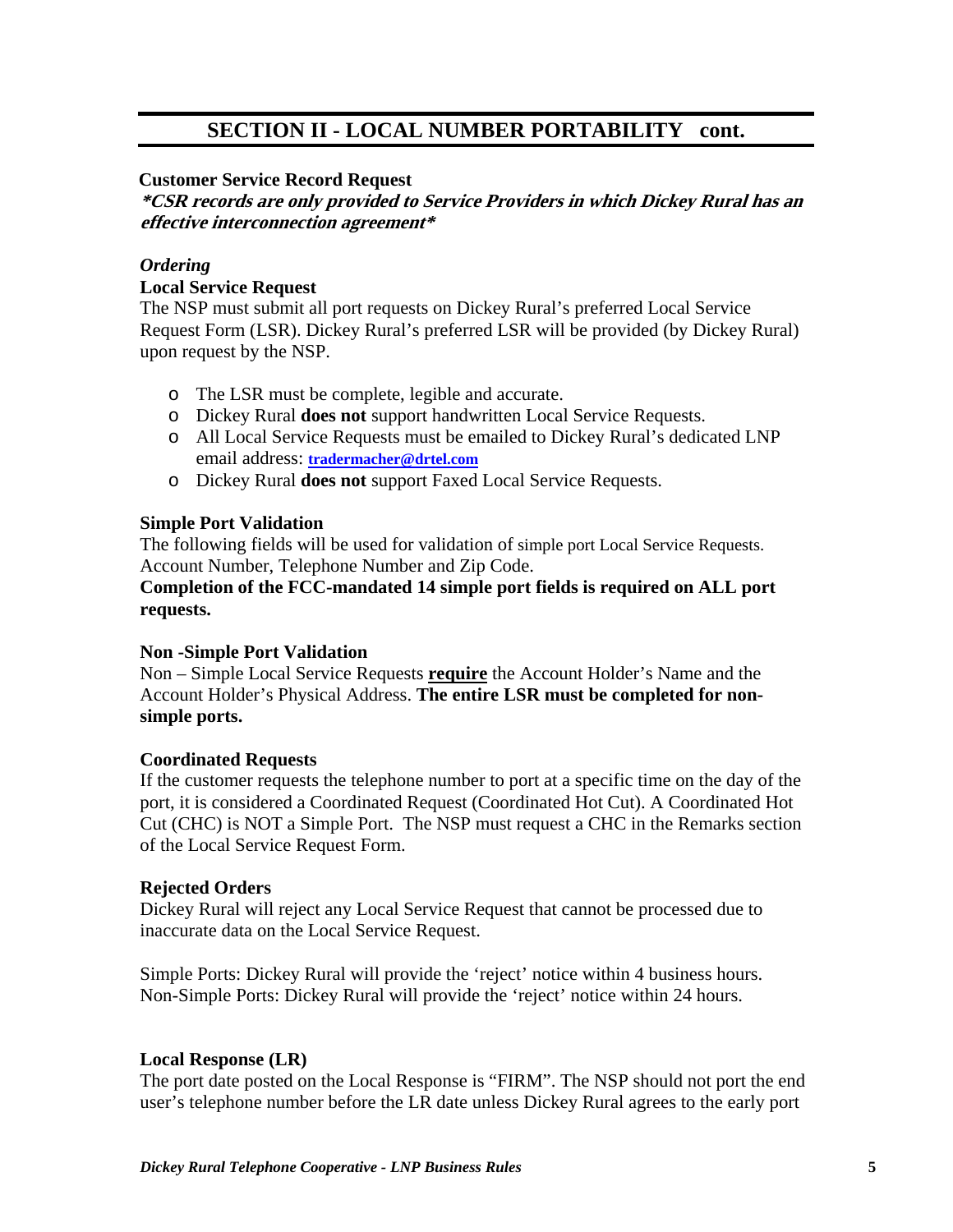# **SECTION II - LOCAL NUMBER PORTABILITY cont.**

date. The Local Response will be emailed to the NSP contact as specified on the Local Service Request.

Simple Port: Dickey Rural will provide the LR within 4 business hours. Non-Simple Ports: Dickey Rural will provide the LR within 24 hours.

### **Supplemental Orders (Cancellations, Reschedules, Changes)**

It is the NSP's responsibility to notify Dickey Rural of port cancellations, reschedules, and/or changes to the port request. If the NSP does not notify Dickey Rural of the port cancellation, reschedule and/or change, Dickey Rural will proceed with the port out per the Firm Local Response date.

#### Cancellations

Dickey Rural requests receipt of cancellation requests by **4pm local time** the day before the scheduled port date.

**Cancel** must be posted in the Remarks section of the LSR.

If a port request is canceled **on the due date**, the NSP must call Dickey Rural's Customer Service Department to verbally cancel the port **AND** the NSP must submit a supplemental (SUP) Local Service Request to Dickey Rural's Customer Service Center.

#### Reschedules

Dickey Rural requests receipt of rescheduled requests by **4pm local time** the day before the scheduled port date. To ensure the port is rescheduled, the NSP must call Dickey Rural's Customer Service Department to verbally reschedule the port **AND** submit a port supplemental (SUP) local service request to the Customer Service Center.

**Reschedule** must be posted in the Remarks section of the LSR and the new due date must be posted in the **Due Date** field.

If a port request is rescheduled **on the due date**, the new Service Provider must adhere to the above notification protocol.

### Changes

Dickey Rural requests submission of Change Orders by **4pm local time** the day before the scheduled port date. If an order is changed **on the due date**, the NSP should call Dickey Rural's CSC first to notify Dickey Rural of the change AND submit a supplemental Local Service Request for the change.

### A **detailed description of the Change** must be present in the Remarks section of the LSR.

\*All Local Service Request order cancellations, reschedules and changes must be submitted via a supplemental (SUP) Local Service Request. To ensure the change is processed with expediency, the reason for the supplemental order should be clearly stated in the 'Remarks' section of the Local Service Request. \*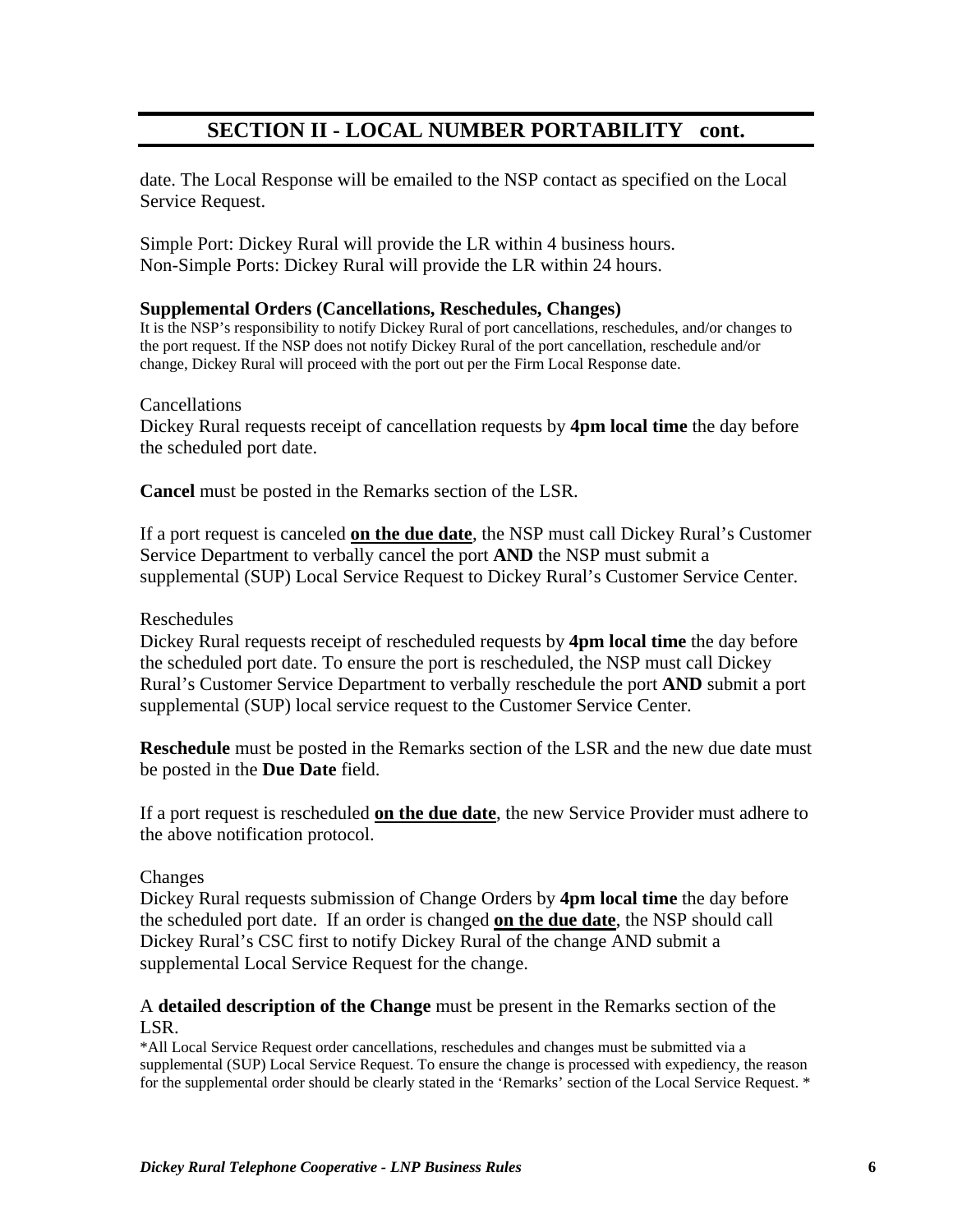# **SECTION II - LOCAL NUMBER PORTABILITY cont.**

### **Emergency Port Change Notification**

In cases where NSP is unable to notify Dickey Rural of a due date and/or coordination time change within the guidelines listed above, NSP should call Dickey Rural's Customer Service Center. NSP should identify that they are requesting an Emergency Notification Port Change. Dickey Rural will make every attempt possible to assist NSP with the port change.

### *Local Service Order Due Dates*

Dickey Rural will port via FCC rules.

Simple Ports - Port out within one business day. Non-Simple Ports - Port out within 3 business days.

**NOTE:** Multi-line accounts may require project management and a longer port out interval. Contact Dickey Rural's CSC for additional details.

### *Ported Number Treatment*

#### **Ten-Digit Trigger (TDT)**

Unless otherwise requested by the NSP, and if applicable, Dickey Rural will apply the Ten-Digit Trigger (TDT) to all LNP orders.

#### **Translations Removal**

Translations removal will be scheduled for 11:59pm on the due date, but can be changed by an LSR supplement received no later than 9pm local time on the due date.

### **Interoperability Testing**

Testing is requested prior to porting 'live' customers. Typically, one week is required for testing.

# **SECTION III – TROUBLE REPORTING & REPAIR**

#### **Trouble Reporting**

Dickey Rural's Trouble Reporting & Repair Center will receive trouble reports from the NSP, generate internal trouble tickets and forward for processing.

### **Trouble Reporting Process**

• The NSP must report troubles to Dickey Rural's Trouble Reporting & Repair Contact listed in Dickey Rural's Contact Information section of this document. Upon receipt of trouble reports for specific problems related to LNP, Dickey Rural will generate internal trouble ticket(s) and forward for processing. A trouble ticket number for tracking purposes **may** be provided to the NSP.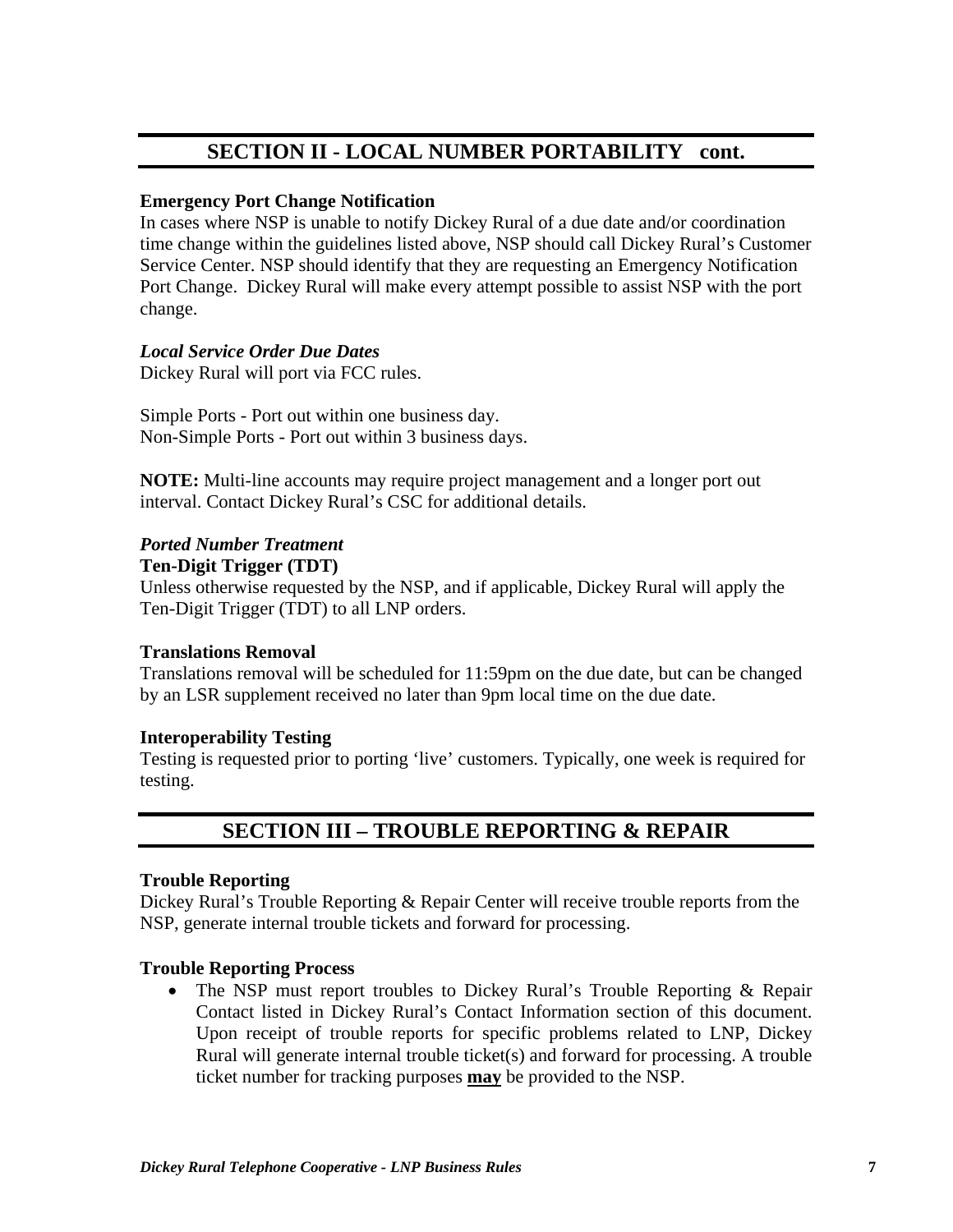# **SECTION III – TROUBLE REPORTING & REPAIR**

• If Dickey Rural receives a trouble report from an end user customer that has ported its telephone number to the NSP, Dickey Rural will advise end user customer to contact the NSP directly. Dickey Rural will only accept and act on trouble reports directly received from the NSP for ported telephone numbers.

### **Trouble Reporting Information**

The following information is required for trouble reports:

- Contact Information
	- o Carrier Name, Initiator's name, phone number, fax number, and email address
- Service Provider ID and OCN
- Location Routing Number
- Time and Date of Port
- Description of Problem

#### **Repair Completion**

Notification of repair completion will be emailed to the initiator of the trouble report. Dickey Rural will not be held responsible for notifications not received by the NSP resulting from non-responsive or non-operational electronic mail.

*Information included in the notice:* 

- Telephone Number
- Customer Name
- Resolution of the Trouble Ticket (if a problem is found)
- Date and Time the trouble was reported to Dickey Rural
- Date and Time the trouble was cleared by Dickey Rural (if applicable)

# **SECTION IV – DIRECTORY SERVICES**

#### **Directory Listing & Assistance**

Upon completion of the port out, the NSP is responsible for the customer's directory listing and directory assistance information.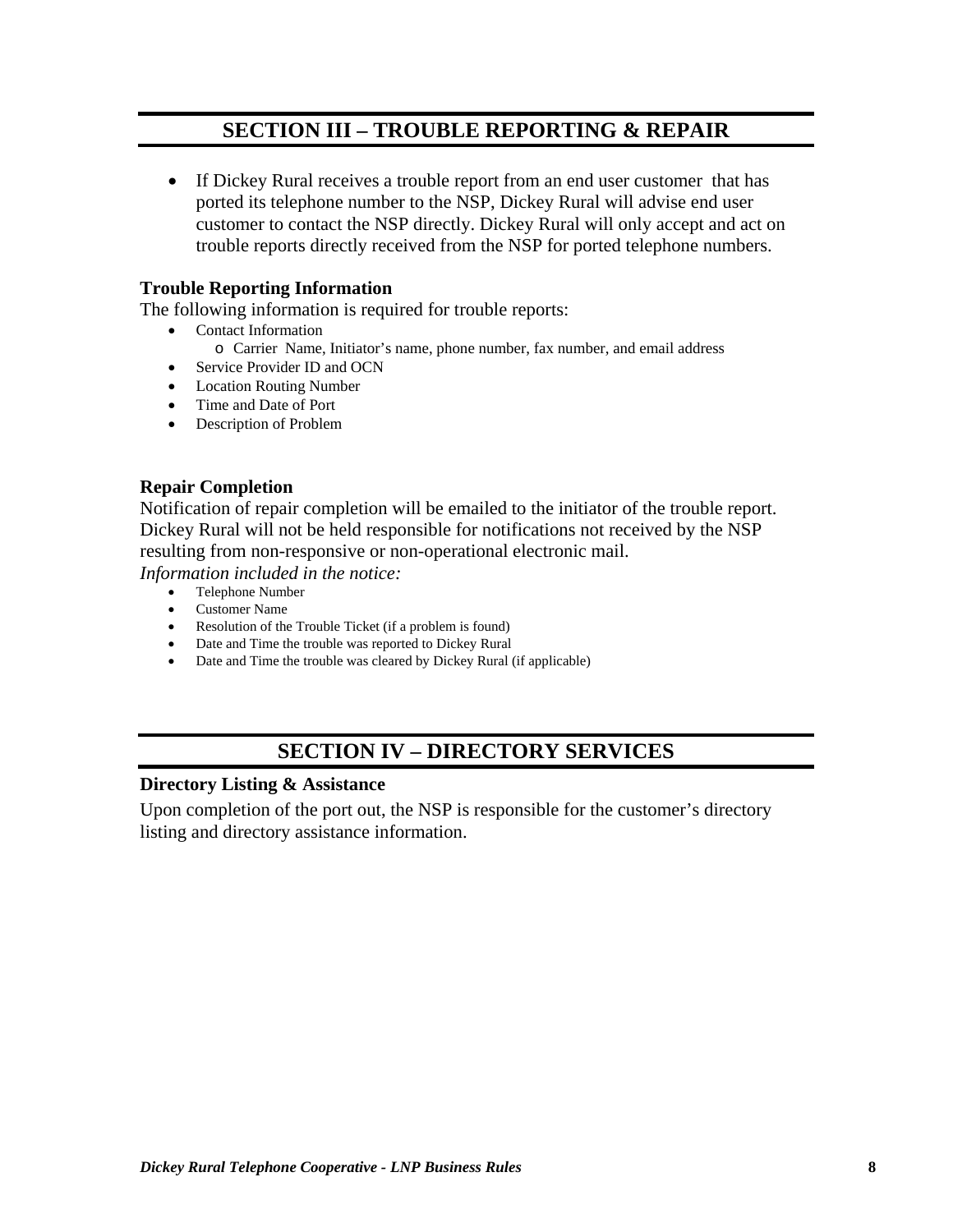# **SECTION V – DATABASE UPDATES**

### **NPAC and SOA Databases**

Dickey Rural and the NSP both shall be certified by the regional Number Portability Administration Center (NPAC). Dickey Rural and the NSP are individually responsible for establishing appropriate arrangements and interfaces with third party entities and/or service bureaus to ensure that ported telephone number data is properly transmitted to NPAC and Service Order Administration (SOA) and any other party necessary to ensure accurate porting between the parties.

### **SS7, 9-1-1- E9-1-1 & Other Databases**

Dickey Rural and the NSP are individually responsible for its own independent connections to the SS7 and 9-1-1/E9-1-1 networks. Dickey Rural supports E911 service and will complete the necessary 911 functions required for a successful port.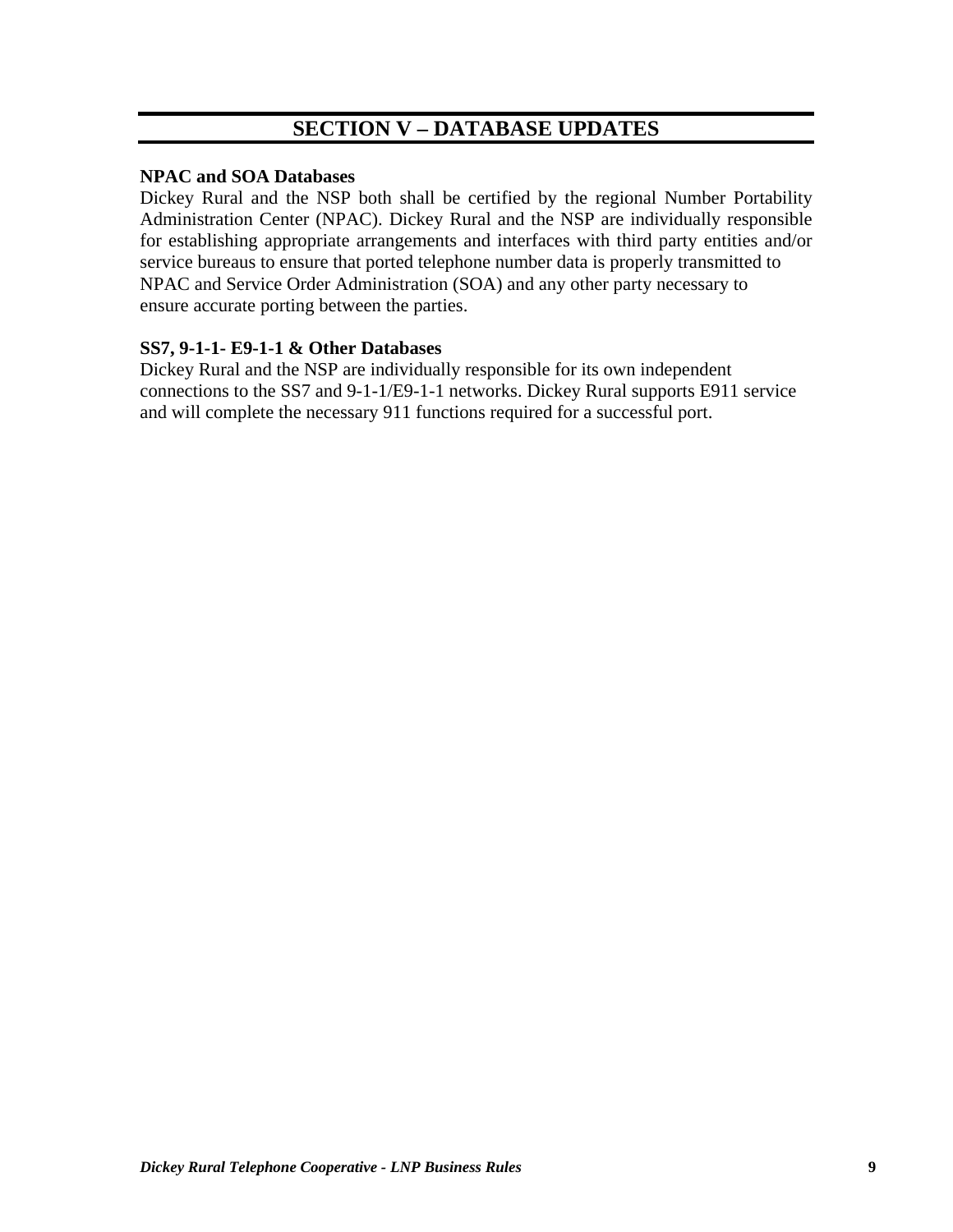# **SECTION VI – DICKEY RURAL CONTACT INFORMATION**

#### **GENERAL COMPANY INFORMATION:**

| Telephone Co. Name:       | Dickey Rural Telephone Cooperative                                                                                               |
|---------------------------|----------------------------------------------------------------------------------------------------------------------------------|
| Address:                  | 9628 HWY 281 N, PO Box 69                                                                                                        |
| City, State, Zip Code:    | Ellendale, ND 58436                                                                                                              |
| <b>OCN/SPID:</b>          | 1611                                                                                                                             |
| Hours of Operation:       | 8am-5pm M-F local time                                                                                                           |
| <b>Observed Holidays:</b> | New Year's Day, Memorial Day, Independence Day, Labor Day, Good<br>Friday, Columbus Day, Thanksgiving Eve, Thanksgiving Day,     |
|                           | Christmas Eve & Christmas Day. * A recognized Holiday that falls on a                                                            |
|                           |                                                                                                                                  |
|                           | Saturday will be observed on Friday and if a recognized holiday falls on Sunday, it will<br>be observed on the following Monday. |

#### **PRIMARY CONTACT INFORMATION:**

| Name:                 | <b>Troy Radermacher</b> |
|-----------------------|-------------------------|
| Phone Number:         | 701-344-6061            |
| <b>Email Address:</b> | tradermacher@drtel.com  |

#### **911 CONTACT INFORMATION:**

| Name:                 | Janell Hauck     |
|-----------------------|------------------|
| Phone Number:         | 701-344-6012     |
| <b>Email Address:</b> | ihauck@drtel.com |

### **FRAUD CONTACT INFORMATION:**

| Name:                | Kent Schimke       |
|----------------------|--------------------|
| <b>Phone Number:</b> | 701-344-6031       |
| Email Address:       | kschimke@drtel.com |

#### **MIS-DIRECTED CALL INFORMATION:**

| Department Name: | Kent Schimke       |
|------------------|--------------------|
| Phone Number:    | 701-344-6031       |
| Email Address:   | kschimke@drtel.com |

#### **ESCALATION CONTACT INFORMATION:**

| Name:          | Kent Schimke       |
|----------------|--------------------|
| Phone Number:  | 701-344-6031       |
| Email Address: | kschimke@drtel.com |